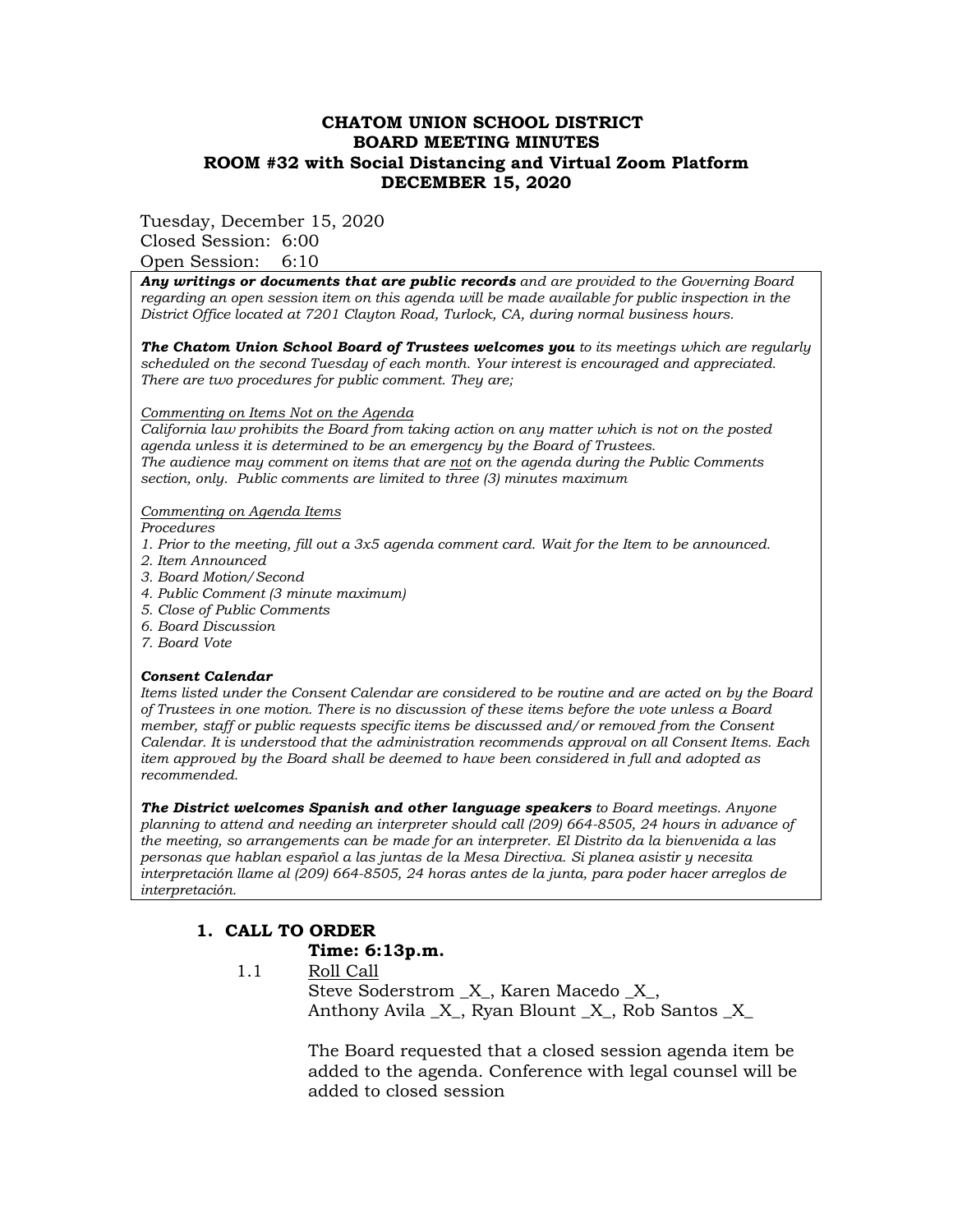APPROVED Motion: Anthony Avila Second: Karen Macedo Vote: Ayes 5 Noes 0 Abstentions 0

- 1.2 Public Comment on Closed Session Agenda Items
- 1.3 Adjourn to Closed Session APPROVED Motion: Karen Macedo Second: Rob Santos Vote: Ayes 5 Noes 0 Abstentions 0

# **2. CLOSED SESSION**

*Disclosure of Items Discussed in Closed Session (Gov. Code 54947.7)*

- 2.1 Public Employee Appointment (Gov. Code 54957 and 54954.5 (e)
- 2.2 Public Employees Discipline/Dismissal/Release/Non-reelection/Leaves of Absence/Resignation/Job Share (Gov. Code 54954.5 (e) and Gov. Code 54957)
- 2.3 Adjournment Back to Public Session

# **3. OPEN SESSION: CALL TO ORDER Time: 6:55p.m.**

- 3.1 Roll Call Steve Soderstrom \_X\_, Karen Macedo \_X\_, Anthony Avila  $X$ , Ryan Blount  $X$ , Rob Santos  $X$
- 3.2 Flag Salute The flag salute was led by Board President, Steve Soderstrom.
- 3.3 Report from Closed Session No action was taken in closed session.
- 3.4 Approval of Agenda APPROVED Motion: Anthony Avila Second: Karen Macedo Vote: Ayes 5 Noes 0 Abstentions 0

### **4. ORGANIZATIONAL MEETING**

- 4.1 Election of Officers
	- 4.1.1 Oath of Office for Newly Elected Board Members The elected Board Members, Steve Soderstrom and Karen Macedo recited the Oath of Office presented by the Board Secretary, Cherise Olvera.
	- 4.1.2 Board President The President of the Board shall be nominated by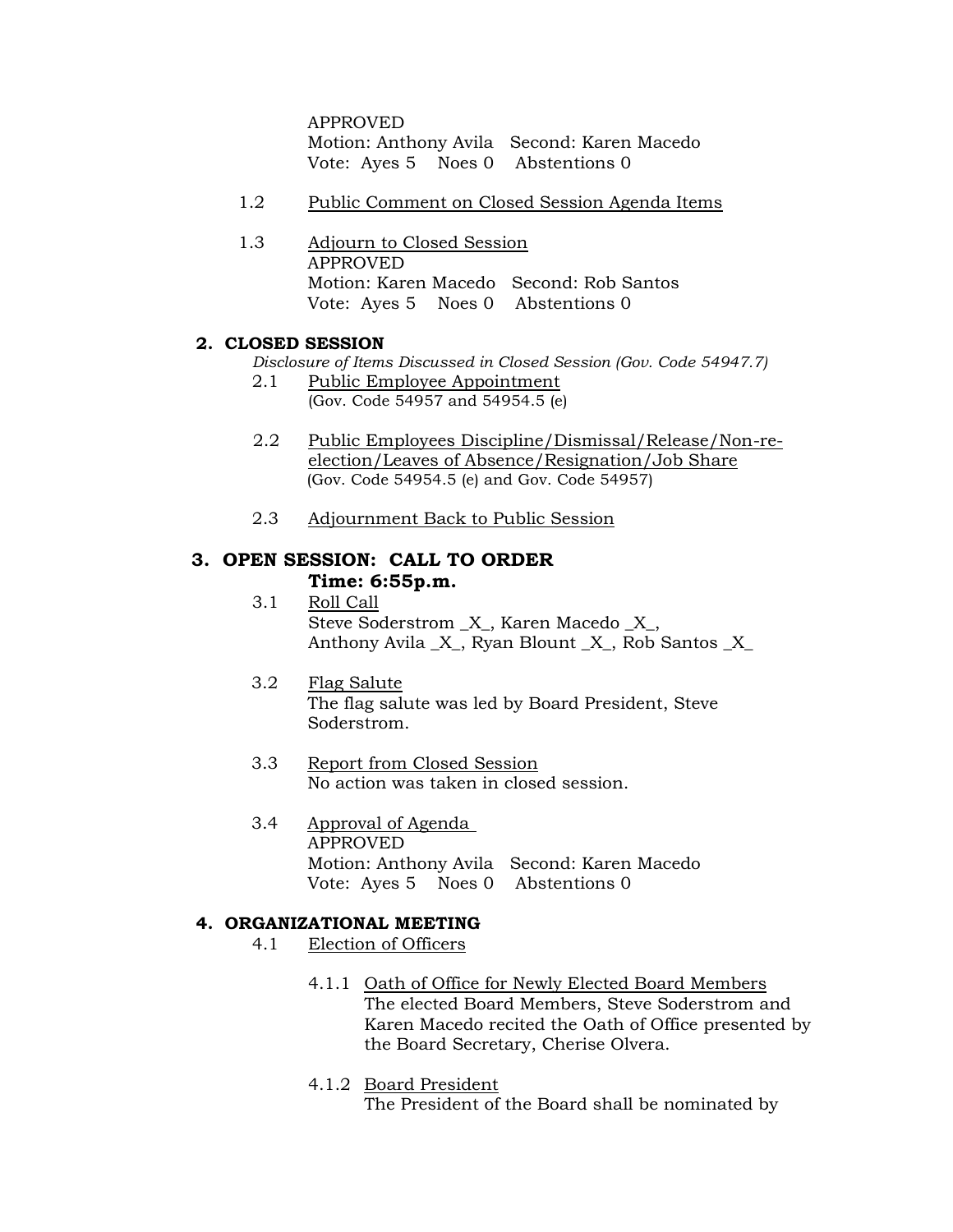any Board Member present.

The Board renominated Steve Soderstrom for Board President. APPROVED

Motion: Anthony Avila Second: Karen Macedo Vote: Ayes 5 Noes 0 Abstentions 0

#### 4.1.3 Board Clerk

The new President of the Board shall call for nominations for Clerk of the Board.

The Board renominated Karen Macedo for Board Clerk. APPROVED Motion: Anthony Avila Second: Ryan Blount Vote: Ayes 5 Noes 0 Abstentions 0

# 4.1.4 Trustee Representative

The new President of the Board shall call for the nominations for Trustee Representative.

The Board nominated Rob Santos as Trustee Representative. APPROVED Motion: Anthony Avila Second: Karen Macedo Vote: Ayes 5 Noes 0 Abstentions 0

4.1.5 Secretary to the Board The Superintendent will serve as Secretary to the Board.

> Chatom Superintendent will continue to serve as Secretary to the Board. APPROVED Motion: Anthony Avila Second: Karen Macedo Vote: Ayes 5 Noes 0 Abstentions 0

4.1.6 Verification of Signatures

## **5. PUBLIC COMMENT**

A group of community parents attended the Board Meeting to voice their concern and opinion on information item 6.1 regarding the reopening plan of the District. The parents made statements requesting that the Board withstand the current State Executive Order that does not allow expansion of in-person instruction without approval from the Local Health Officer. Currently, the District holds a waiver that was approved for the Hybrid model allowing cohorts to receive in-person instruction two days a week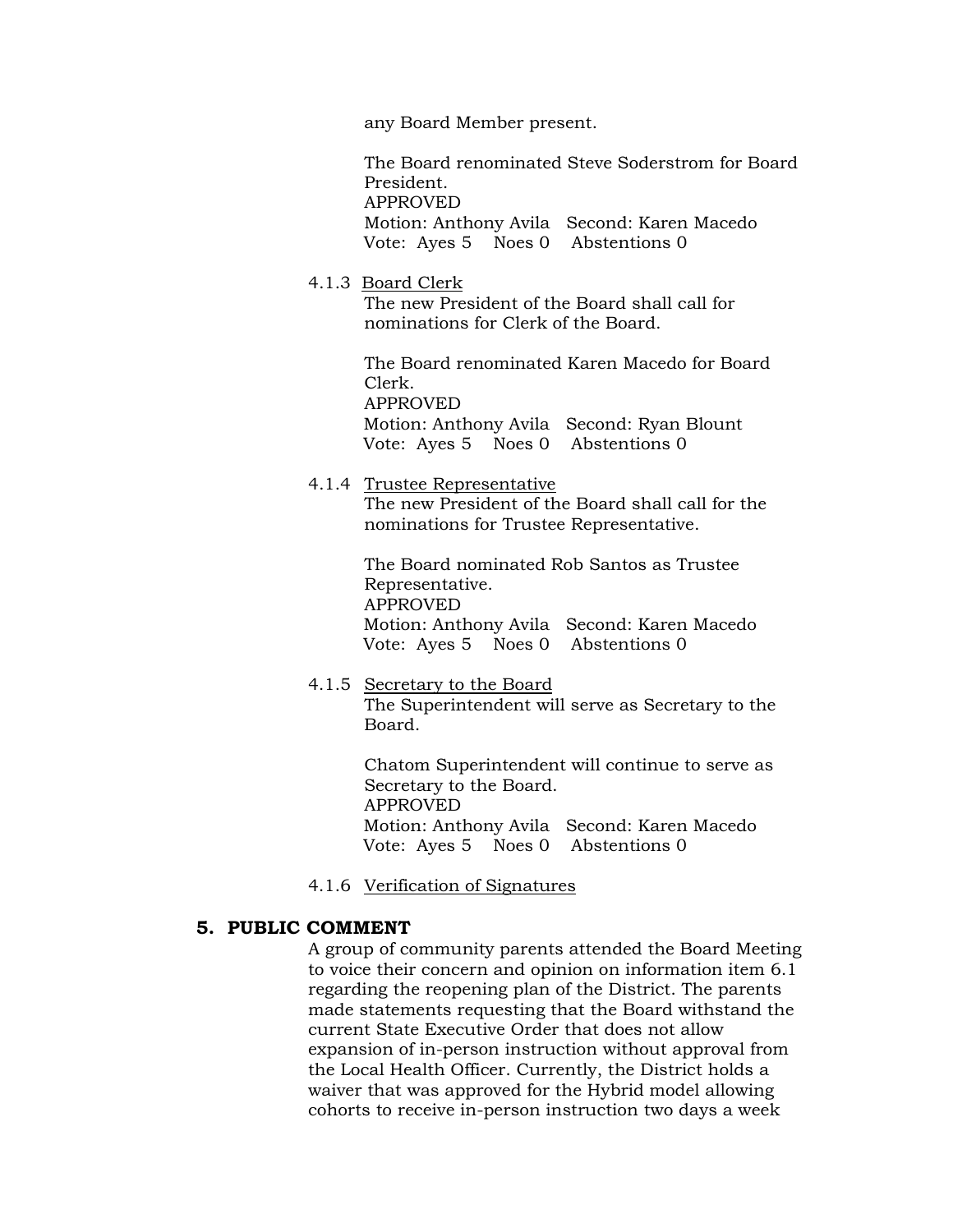which continues to be valid during the Stay-at-Home Order put in place by the Governor on December 3rd. The parents present, shared their individual concerns regarding their children. Parents shared that their children are suffering, academically, emotionally and socially.

Parents also referred to the struggles of not having any transportation for students and the hardship many are facing. Transportation is a need for many community members. A Board Member stated that buses are not being used at this time because it mixes students. The Board Member also shared how some parents are offering to give rides.

A comment was made that students who are currently enrolled to attend in-person are not coming to school. An example was given that in an  $8<sup>th</sup>$  grade cohort class there were only 2 students present in one cohort and 6 students present in the other cohort. An example was also given by a teacher for a 6th grade cohort.

A parent shared that they were disappointed because they felt the District is not doing enough to open the school fully. The parents urged the District to do everything possible to re-open school five full days. Some parents stated that if the District is unable to open school in a timely manner, they would take their children out of the District and go where schools are currently open.

A parent questioned why the Board needed to vote again to open fully and why it couldn't be done at this meeting. The Board President explained that the original vote on November 10, 2020 was prior to the Governor's Order and that the item was listed on the agenda for discussion only and needed to be listed as an action item.

Some staff members and parents shared concern for reopening the school upon returning from Winter break. The parents and staff members concern was focused on the health and well-being of students and the risk to their families. It was shared that many parents have students suffering academically but they also have family members or friends who have tested positive for COVID and are under care.

A parent suggested to the Board that they stay aware that there is still anxiety and panic amongst the community who take the severity of COVID serious.